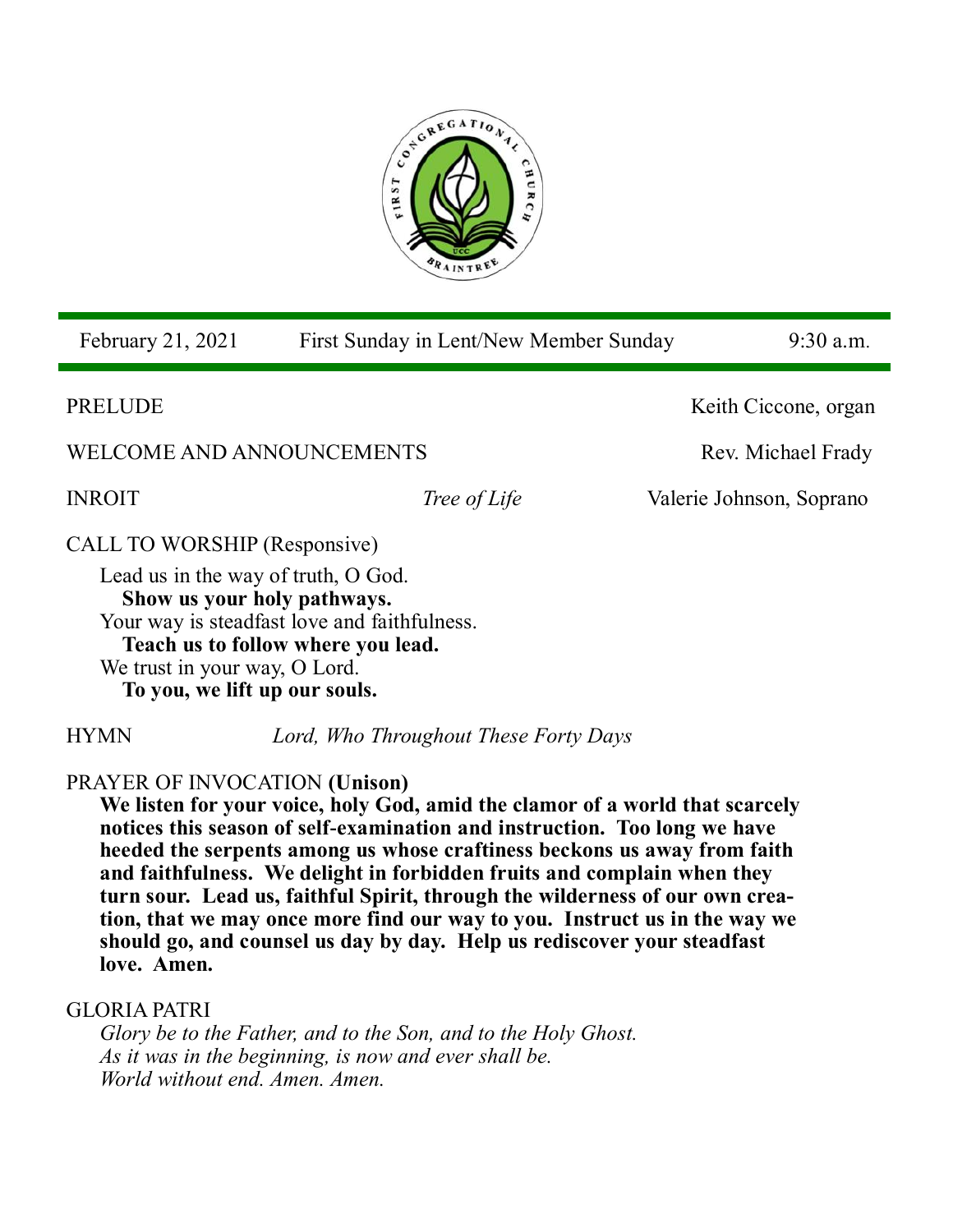#### RECEPTION OF NEW MEMBERS

Rev. Suzy Aja Burba Mr. Archimedes "Archie" Sanchez

#### LITANY OF INTENT

Friends in Christ, we are received into the church through the sacrament of baptism. **Our sister Suzy and our brother Archie have found nurture and support in the midst of this community of Christ.** 

They have been led by the Holy Spirit to affirm their baptism and to claim in our presence their covenantal relationship with Christ and with the members of the church.

#### **Thanks be to God!**

Together we will grow in relationship to Jesus and to strive to love God with all our hearts, and with our souls, and with all our minds.

**They join us in striving to love our neighbors as we love ourselves.**

Suzy and Archie, we rejoice in your journey of faith that has brought you to this time and place.

#### **We give thanks for every community of faith that has been your spiritual home.**

## PROMISES FROM THE NEW MEMBERS

Deacon Jean Opie:

Do you promise, by the grace of God, to continue in your journey of faith, to be Christ's disciple, to resist oppression and evil, to show love and justice, and to witness to the work and word of Jesus Christ as best you are able?

*Suzy and Archie: We promise, with the help of God.*

## Deacon Jean Opie:

Do you promise to participate in the full life and mission of this community of God's people, that as far as you are able, you will share regularly in worship and offer your time, talent and means to further the ministry of this church and the larger church of which we are a part?

*Suzy and Archie: We promise, with the help of God.*

## PROMISES FROM THE CHURCH

Brothers and sisters in Christ, do you promise to help these gathered find their place in the body of Christ, to pray with them and for them, to welcome them fully in holy friendship, to be angels for them in times of distress and servants to them in times of need?

## *First Church Members: We promise, with the help of God.*

# CONGREGATIONAL WELCOME

**We welcome you with joy into the common life of this church. We promise you our friendship and prayers as we share the hopes and labors of the church of Jesus Christ. By the power of the Holy Spirit may we continue to grow together in God's knowledge and love and be witnesses of a Christ who is alive and well and at work in the world.**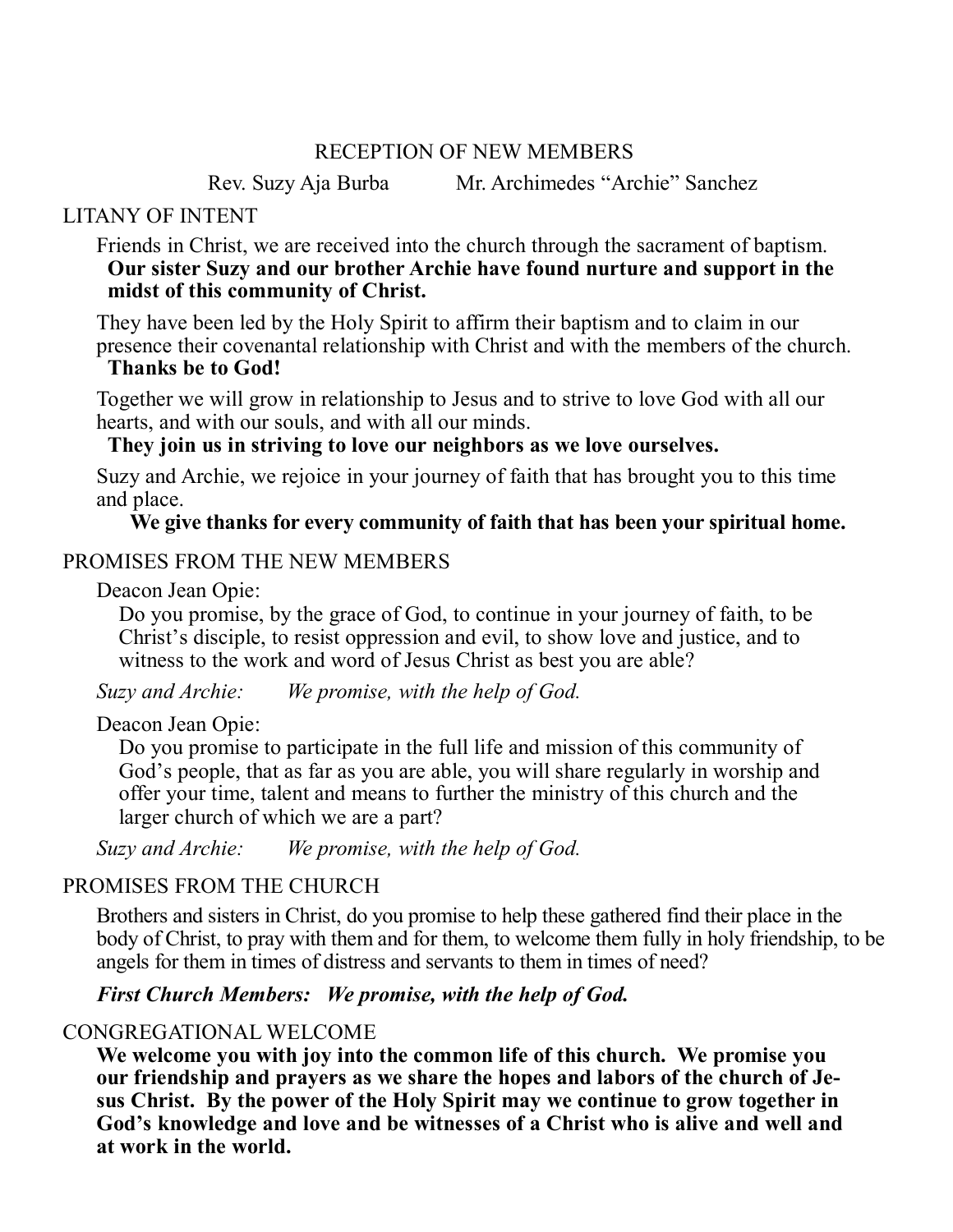HYMN *Blest Be the Tie That Binds* 

SCRIPTURE READING Mark 1:9-15 Jean Opie SERMON **"Calm Water to Cold Wilderness"** Rev. Suzy Aja Burba MUSIC RESPONSE PASTORAL PRAYER Rev. Michael Frady

## LORD'S PRAYER

**Our Father, who art in heaven, hallowed be Thy name. Thy kingdom come, Thy will be done on earth as it is in heaven. Give us this day our daily bread, and forgive us our debts, as we forgive our debtors. And lead us not into temptation, but deliver us from evil. For Thine is the kingdom and the power and the glory for ever. Amen.**

#### DEDICATION OF OFFERINGS

#### \*DOXOLOGY

*Praise God, from whom all blessings flow. Praise Him, all creatures, here, below. Praise Him, above, ye heav'nly hosts. Praise Father, Son and Holy Ghost. Amen.*

#### **\*PRAYER OF DEDICATION**

**Gracious and Loving God, bless these gifts we offer this day. Through these offerings, may the blessings of your Spirit flow to every corner of the world, that all people may know they are your beloved children. In Christ's holy name, we pray. Amen.**

HYMN *Search Me, O God* 

**BENEDICTION** 

**POSTLUDE** 

ีช